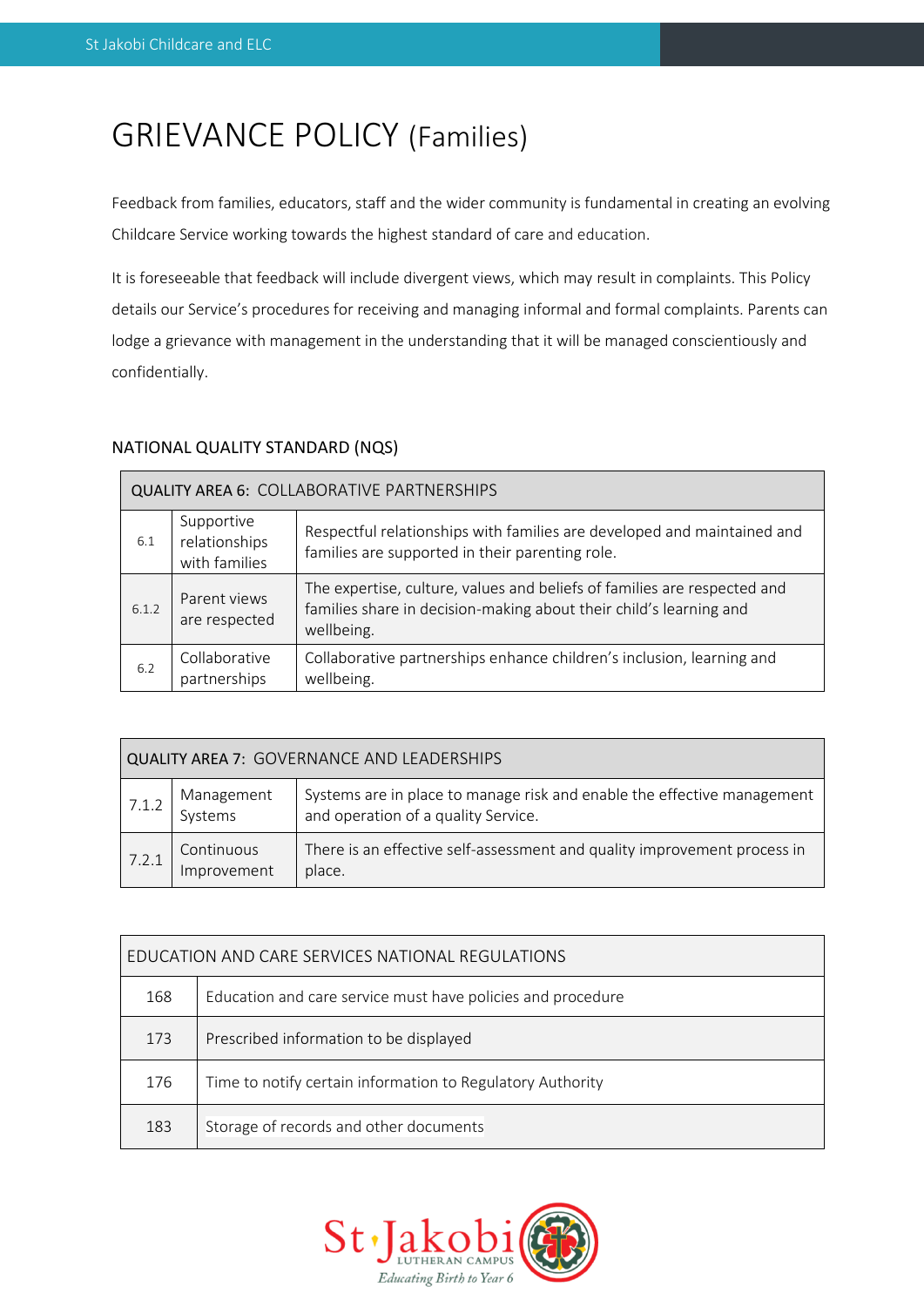# RELATED POLICIES

| <b>Child Protection Policy</b>                      | Privacy and Confidentiality Policy                                 |  |  |
|-----------------------------------------------------|--------------------------------------------------------------------|--|--|
| Code of Conduct Policy                              |                                                                    |  |  |
|                                                     | Record Keeping and Retention Policy<br>Respect for Children Policy |  |  |
| <b>Family Communication Policy</b>                  |                                                                    |  |  |
| Grievance Policy (General)                          |                                                                    |  |  |
| Grievance Policy (Staff)                            | Responsible Person Policy                                          |  |  |
|                                                     | Student and Volunteer Workers Policy                               |  |  |
| Interactions with Children, Family and Staff Policy |                                                                    |  |  |

# PURPOSE

We aim to investigate all complaints and grievances with a high standard of equity and fairness. We will ensure that all persons making a complaint are guided by the following policy values:

- Procedural fairness and natural justice
- Code of ethics and conduct
- Culture free from discrimination and harassment
- Transparent policies and procedures
- Opportunities for further investigation
- Adhering to our Service philosophy

Our Service believes in procedural fairness and natural justice that govern the strategies and practices, which include:

- The right to be heard fairly
- The right to an unbiased decision made by an objective decision maker
- The right to have the decision based on relevant evidence.

# SCOPE

This policy applies to children, families, staff, management, and visitors of the Service.

# IMPLEMENTATION

Grievances can transpire in any workplace. Handling them appropriately is imperative for sustaining a safe, healthy, harmonious and productive work environment. The Grievance Policy ensures that all persons are presented with procedures that:

- Value the opportunity to be heard
- Promote conflict resolution

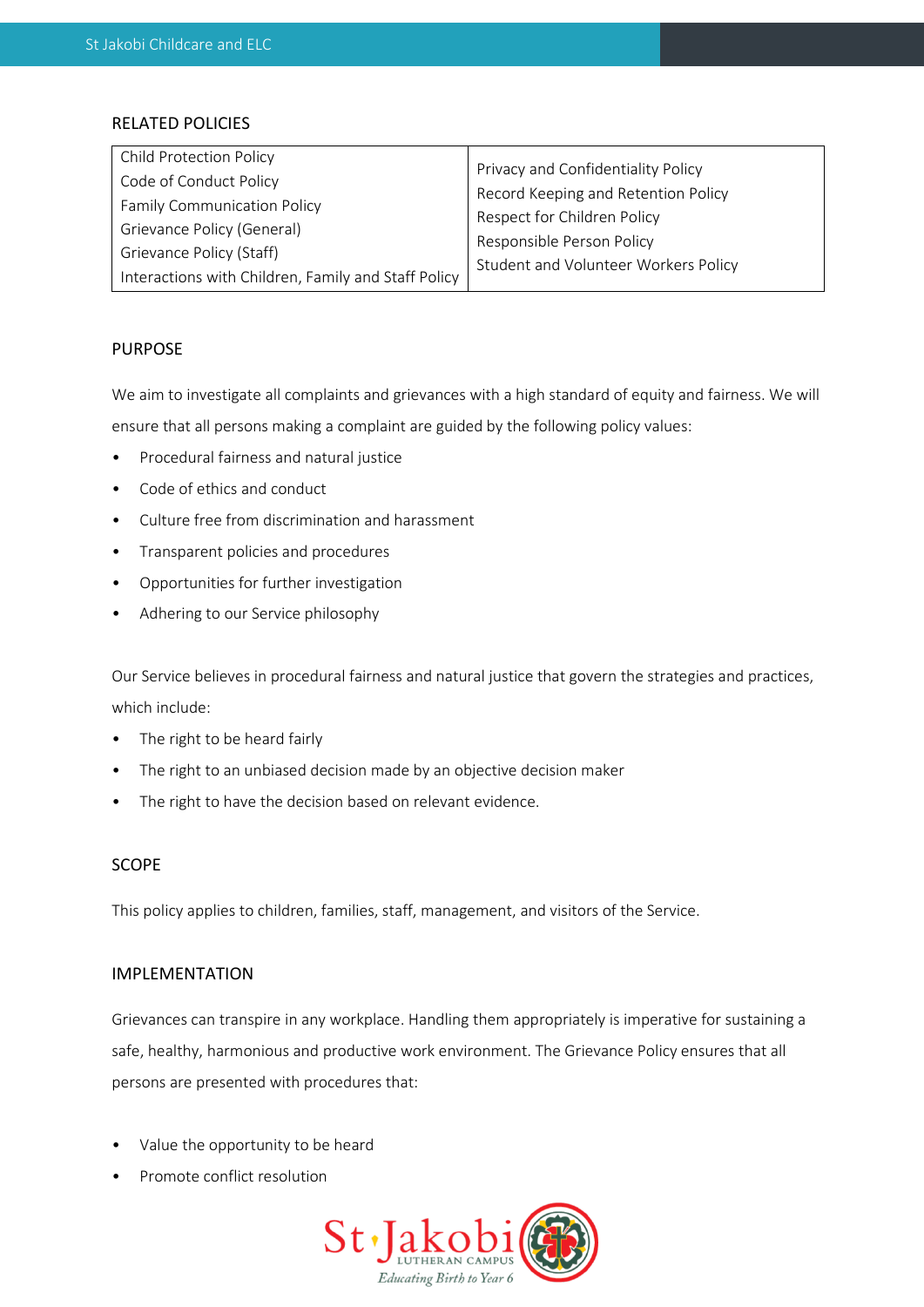- Encourage the development of harmonious partnerships
- Ensure that conflicts and grievances are mediated fairly and
- Are transparent and equitable.

# DEFINITIONS

Complaint: An issue of a negligible nature that can be resolved within 24 hours, and does not require a comprehensive investigation. Complaints include a manifestation of discontentment, such as poor service, and any verbal or written complaint directly related to the Service (including general and notifiable complaints). Complaints do not include staff, industrial or employment matters, occupational health and safety matters (unless associated with the safety of children).

Grievances Management Forms/File: Records information about complaints and grievances received at the Service, along with the outcomes. These documents must be securely stored, accessible only to educators and the Regulatory Authority. They can provide valuable information to the Approved Provider and Nominated Supervisor of the Service to ensure children and family's needs are being met.

Grievance: A grievance is a formal statement of complaint that cannot be addressed immediately and involves matters of a more serious nature. For example: If the service is in breach of a regulation causing injury or possible harm to a child.

Mediator: A person who attempts to assist and support people involved in a conflict come to an agreement.

Mediation: An attempt to bring about a peaceful settlement or compromise between disputants through the objective intervention of a neutral party.

Notifiable complaint: A complaint that alleges a breach of the Regulation and Law, National Quality Standard or alleges that the health, safety or wellbeing of a child at the Service may have been compromised. Any complaint of this nature must be reported by the Approved Provider or Nominated Supervisor to the Regulatory Authority within 24 hours of the complaint being made – (Section 174[2] [b], Regulation 176[2][b]).

If the Director is unsure whether the matter is a notifiable complaint, it is good practice to contact the

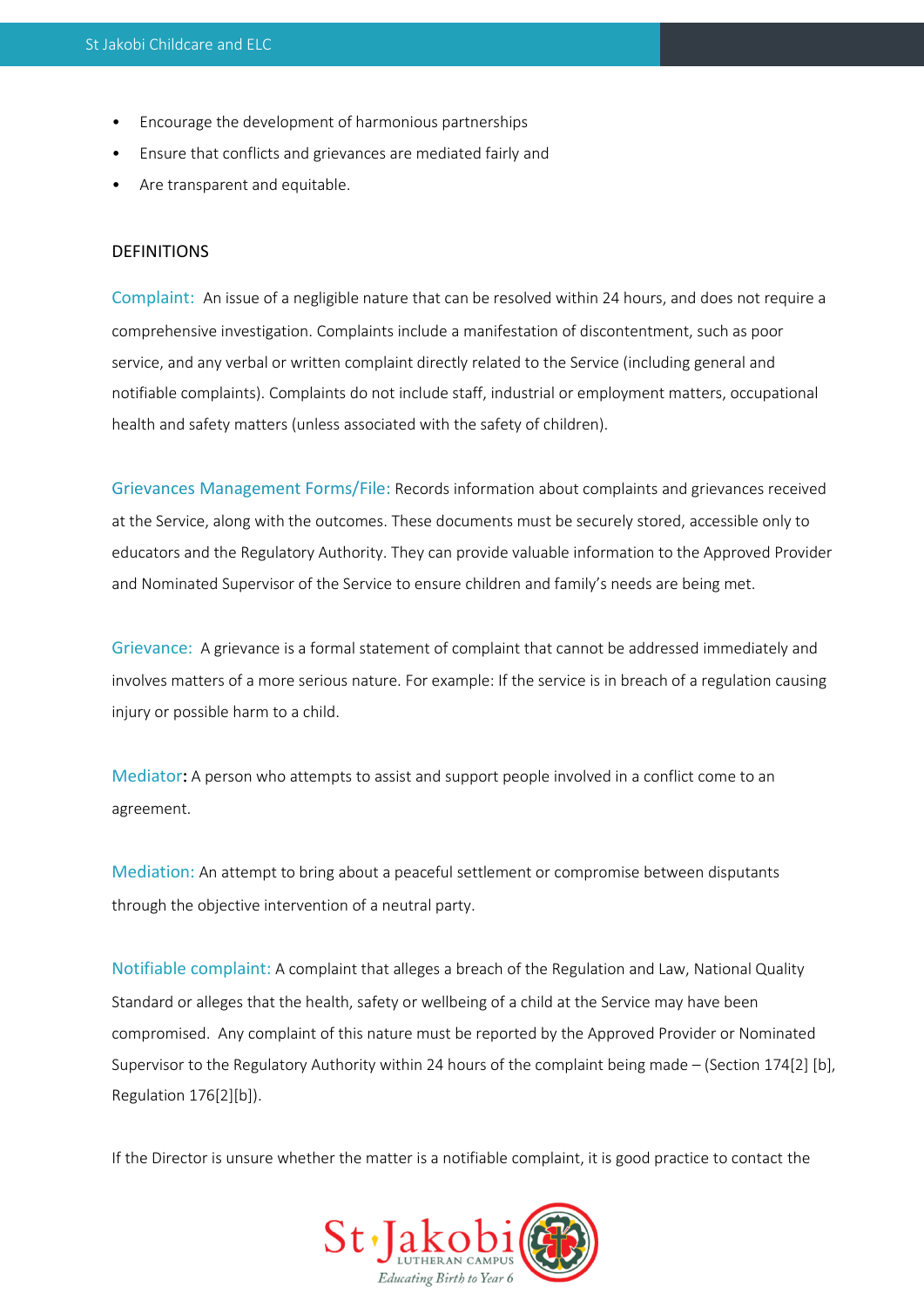Regulatory Authority for confirmation. Written reports must include:

- details of the event or incident
- the name of the person who initially made the complaint
- if appropriate, the name of the child concerned and the condition of the child, including a medical or incident report (where relevant)
- contact details of a nominated member of the Grievances Subcommittee (or Nominated Supervisor)
- any other relevant information

Written notification of complaints must be submitted using the appropriate forms, which can be found on the ACECQA website[: www.acecqa.gov.au](http://www.acecqa.gov.au/) and logged using NQA ITS (National Quality Agenda IT System).

Serious Incident: An incident resulting in the death of a child, or an injury, trauma or illness for which the attention of a registered medical practitioner, emergency services or hospital is sought or should have been sought. This also includes an incident in which a child appears to be missing, cannot be accounted for, is removed from the Service in contravention of the Regulations or is mistakenly locked in/out of the Service premises (Regulation 12).

A serious incident should be documented in an Incident, Injury, Trauma and Illness Record as soon as possible and within 24 hours of the incident. The Regulatory Authority must be notified within 24 hours of a serious incident occurring at the Service (Regulation 176(2)(a)). These records are required to be retained for the periods specified in Regulation 183.

# PRIVACY AND CONFIDENTIALITY

• Management and Educators will adhere to our *Privacy and Confidentiality Policy* when dealing with grievances. However, if a grievance involves a staff member or child protection issues, a government agency may need to be informed. (see: Reportable Conduct Scheme in our Child Protection Policy).

#### CONFLICT OF INTEREST

It is important for the complainant to feel confident in:

- being heard fairly
- an unbiased decision-making process

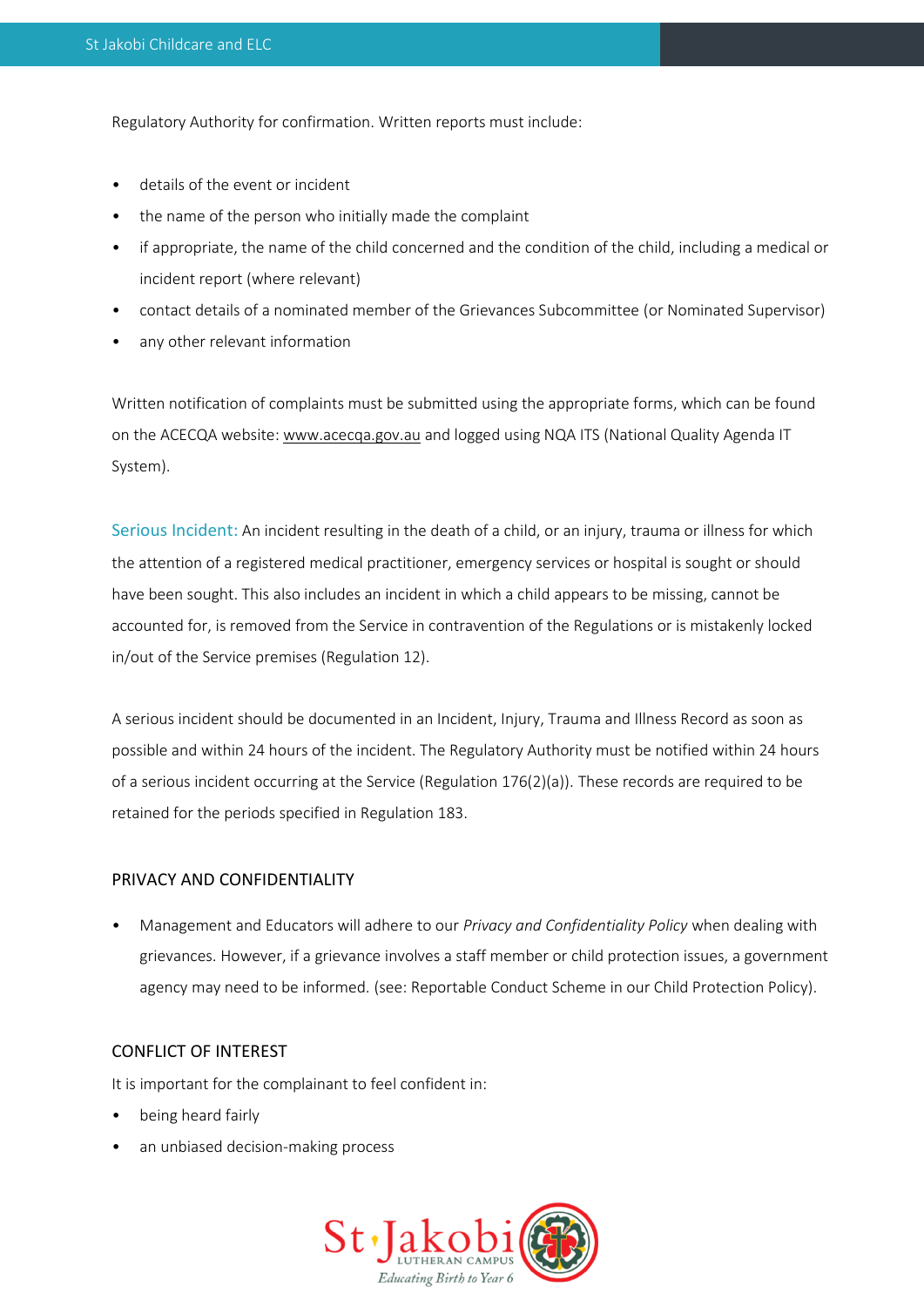Should a conflict of interest arise during a grievance or complaint that involves the Approved Provider or Nominated Supervisor, other Management will be nominated as an alternative mediator.

Our Service may also engage the resources of an Independent Conflict Resolution Service to assist with the mediation of a dispute. We will ensure that throughout the conflict resolution process the Services Code of Conduct is be adhered to.

# The Approved Provider/ Nominated Supervisor will:

- ensure the name and telephone number of the person to whom complaints can be made is clearly visible at the service
- ensure information about our *Grievance Policy* is easily accessible to all families
- treat all grievances seriously and as a priority
- ensure grievances remain confidential
- ensure grievances reflect procedural fairness and natural justice
- discuss the issue with the complainant within 24 hours of receiving the verbal or written complaint
- investigate and document the grievance fairly and impartially. The investigation will consist of:
	- o reviewing the circumstances and facts of the complaint (or breach) and inviting all affected parties to provide information where appropriate and pertinent.
	- o discussing the nature of the complaint (or breach) and giving he accused educator, staff member, volunteer or visitor an opportunity to respond.
	- o permitting the accused person to have a support person present during the consultation (for example: Union Representative or family member; however, this does not include a lawyer acting in a professional capacity).
	- o providing the employee with a clear written statement outlining the outcome of the investigation.
- advise the complainant and all affected parties of the outcome within 7 working days of receiving the verbal or written complaint.
	- Management will provide a written response outlining the outcome and provide a copy to all parties involved.
	- o If a written agreement about the resolution of the complaint is prepared, all parties will ensure the outcomes accurately reflect the resolution.
- should management decide not to proceed with the investigation after initial enquiries, a written notification outlining the reasoning will be provided to the complainant.

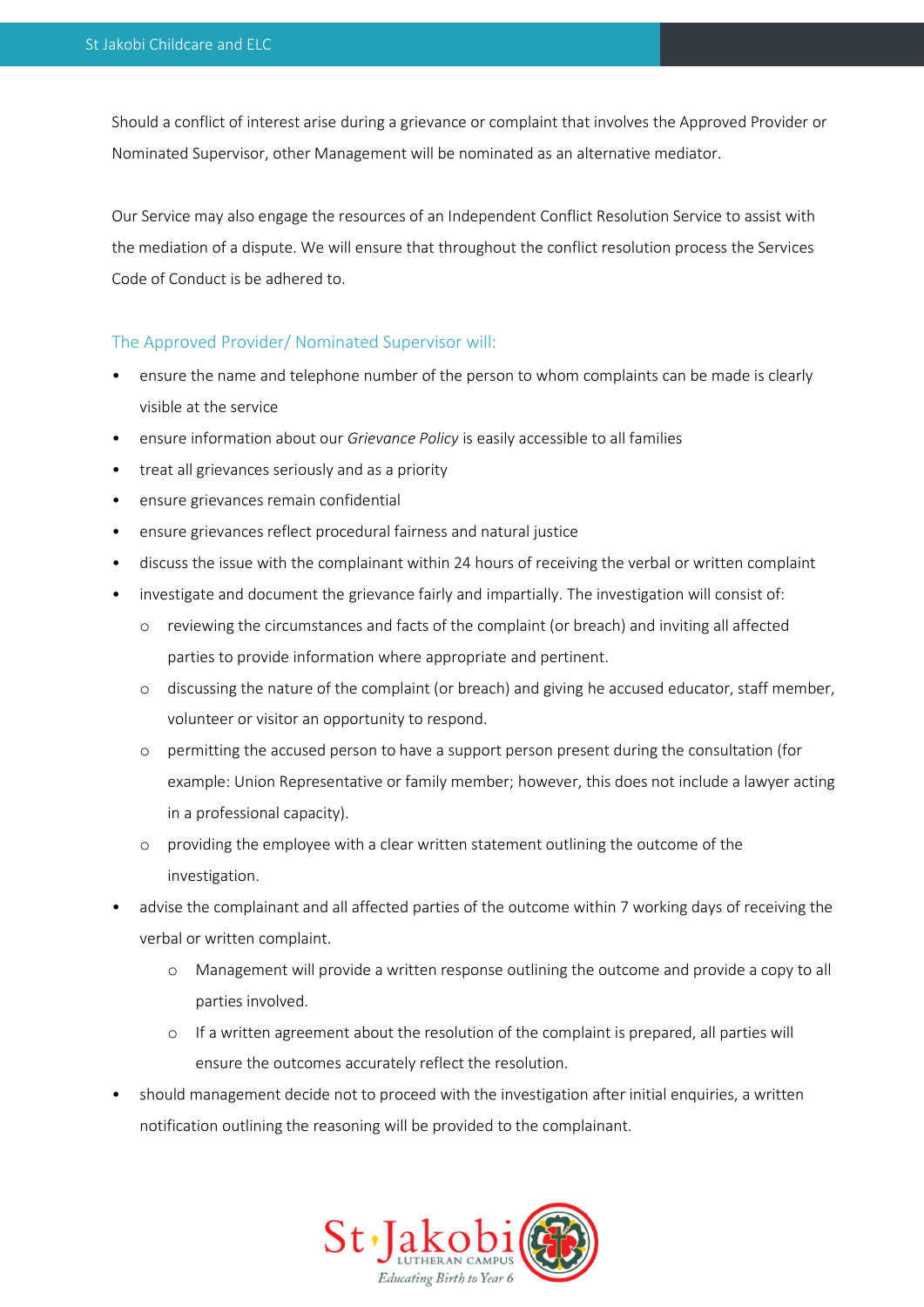- keep appropriate records of the investigation and outcome and store these records in accordance with our *Privacy and Confidentiality Policy* and *Record Keeping and Retention Policy*.
- monitor ongoing behaviour and provide support as required
- ensure the parties are protected from victimisation and bullying
- request feedback on the grievance process using a feedback form
- track complaints to identify recurring issues within the Service.
- notify the Regulatory Authority within 24 hours if a complaint alleges the safety, health or wellbeing of a child is being compromised.

# Educators will:

- listen to the family's view of what has happened
- clarify and confirm the grievance, documenting all the facts prior to the investigation
- encourage and support the family to seek a balanced understanding of the issue
- discuss possible resolutions available to the family. These would include external support options
- encourage and assist the family to determine a preferred way of solving the issue
- record the meeting, confirming the details with the family at the end of the meeting
- maintain confidentiality at all times
- refer families (as necessary) to Service policies that may assist in resolving the grievance.

# *If the grievance cannot be resolved, it is to be referred to the Nominated Supervisor who will investigate further:*

- if appropriate, collect relevant written evidence. This evidence will be treated in strict confidence and will be held in a secure place
- involve the Approved Provider or Licensee in the conflict resolution as required
- should it be necessary to interview relevant people concerning the grievance, their involvement should be kept to the minimum necessary to establish the facts
- third parties providing evidence must also be made aware that the matter is to be kept confidential.

Should the grievance be lodged against another person(s), these person(s) will be interviewed separately and impartially. Individuals must be given the opportunity to respond fully to the allegations and may have another person present, as a support person, if they wish. If after investigation, it is concluded that the grievance is substantiated:

- both parties will be told of the decision and the reason for it
- immediate and appropriate steps will be taken to prevent the grievance from recurring

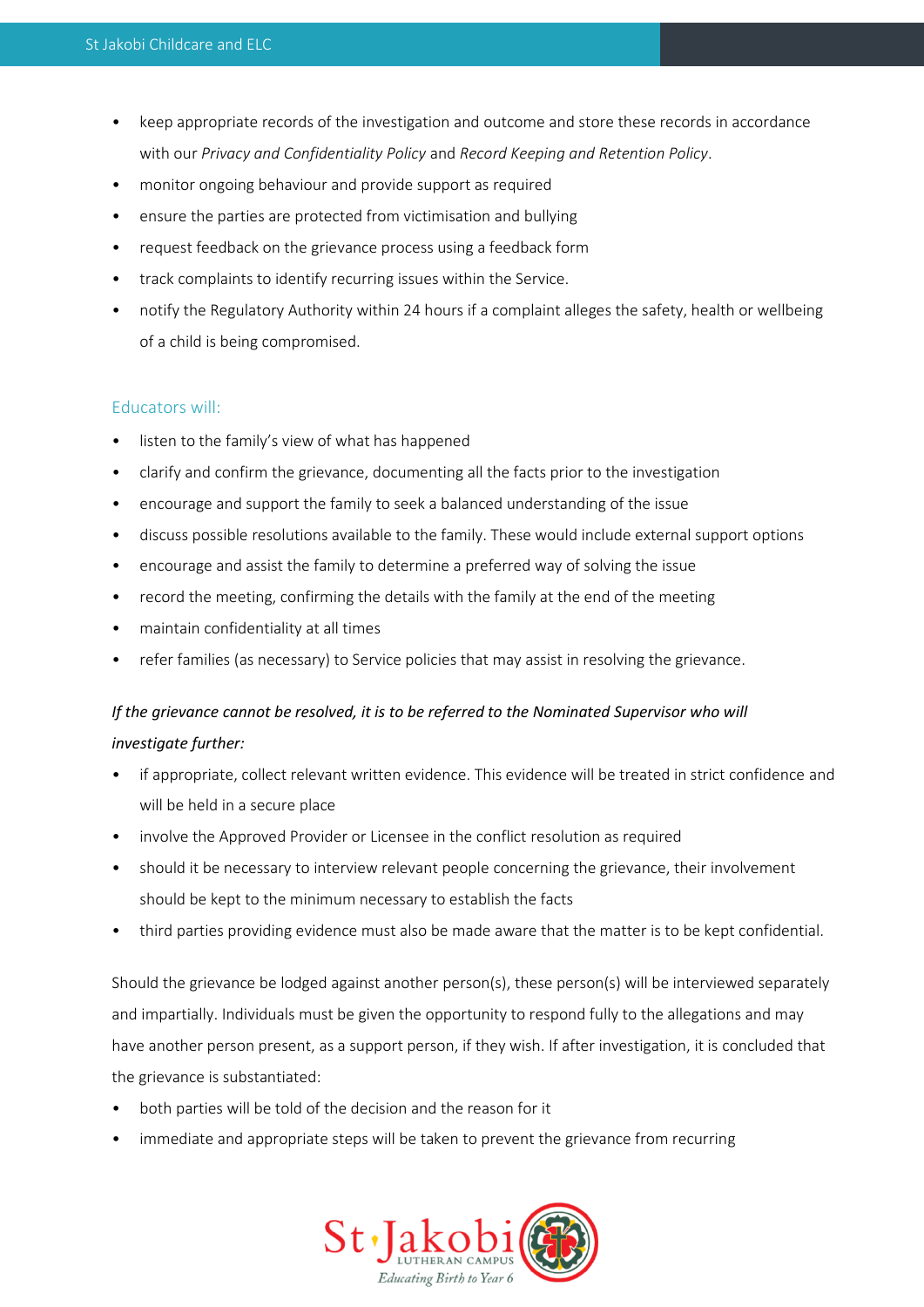- if after investigation, it is concluded that the grievance is not substantiated both parties will be notified of the decision and the reason
- the family will be informed that if they are not satisfied with any decision relating to the grievance procedure that they should consult with an external body for further advice such as the Regulatory Authority.
- if the grievance is of a serious nature, the Nominated Supervisor is responsible to inform the Regulatory Authority- Education Standards Board: 1800 882 413.

# Families will:

- be informed of our duty of care to ensure that all persons are provided with a high level of equity and fairness in relation to the management of grievances. The grievance procedure for families ensures a fair opportunity for all stakeholders to be heard and promotes effective conflict resolution within our Service.
- attempt to discuss their grievances with the relevant Educator associated with a particular child and/or family as the first step to resolving the issue
- communicate (preferably in writing) any concerns they may have
- raise any unresolved concerns with the Approved Provider or Nominated Supervisor
- maintain confidentiality at all times.

# EVALUATION

To ensure complaints and grievances are handled appropriately, the Nominated Supervisor will:

- evaluate each individual complaint and grievance as recorded in the *Complaints and Grievance Register* to assess that a satisfactory resolution that has been achieved
- review complaints and grievances as recorded in the *Complaints and Grievance Register* to ensure a pattern of similar grievances is not occurring.
- review the effectiveness of the service policy and procedures to ensure all complaints and grievances have been handled fairly and professionally
- Consider feedback from staff, educators and families regarding the policy and procedure.

# Source

Australian Children's Education & Care Quality Authority. (2014). Australian Human Rights Commission: [https://www.humanrights.gov.au](https://www.humanrights.gov.au/)